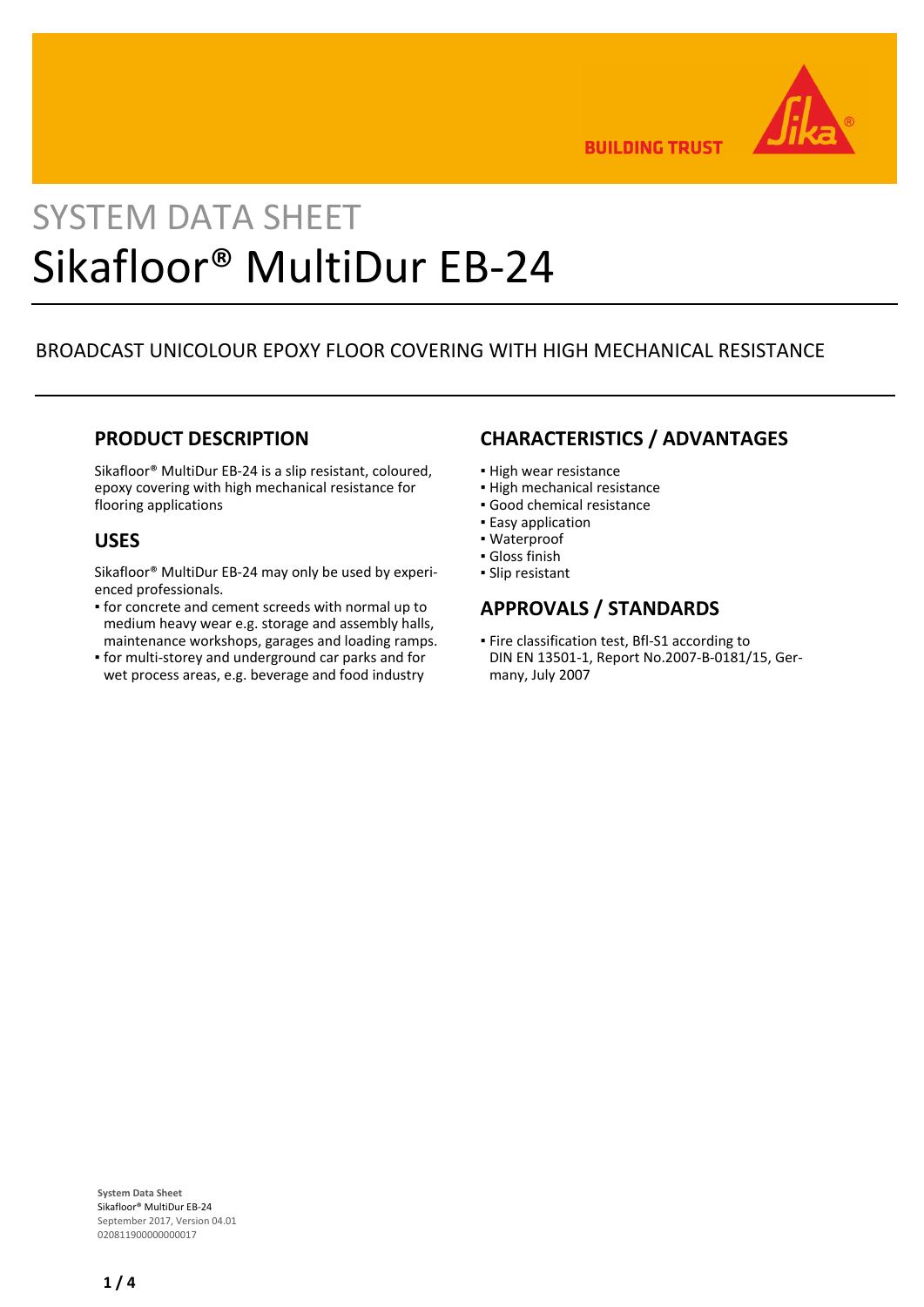#### **SYSTEM INFORMATION**

**System Structure**



|                          | Sikafloor® MultiDur EB-24 system (~ 2-4 mm) |                                                                                     |  |
|--------------------------|---------------------------------------------|-------------------------------------------------------------------------------------|--|
|                          | 1. Primer                                   | Sikafloor®-156/-161                                                                 |  |
|                          | 2. Wearing coat & broadcast in ex-<br>cess  | Sikafloor®-263 SL or<br>Sikafloor®-264<br>broadcast with quartz sand in ex-<br>cess |  |
|                          | 3. Top coat                                 | Sikafloor®-264                                                                      |  |
| <b>Chemical base</b>     | Epoxy                                       |                                                                                     |  |
| Appearance               | Slip resistant, gloss finish                |                                                                                     |  |
| Colour                   | Available in various colour shades.         |                                                                                     |  |
| <b>Nominal Thickness</b> | $^{\sim}$ 2.0–4.0 mm                        |                                                                                     |  |
|                          |                                             |                                                                                     |  |

# **TECHNICAL INFORMATION**

| <b>Reaction to Fire</b>    | Bfl-S1                                                                                                                                                                 | (DIN EN 13501-1) |  |
|----------------------------|------------------------------------------------------------------------------------------------------------------------------------------------------------------------|------------------|--|
| <b>Chemical Resistance</b> | Refer to the chemical resistance of Sikafloor®-264                                                                                                                     |                  |  |
| <b>Thermal Resistance</b>  | Exposure*                                                                                                                                                              | Dry heat         |  |
|                            | Permanent                                                                                                                                                              | $+50 °C$         |  |
|                            | Short-term max. 7 d                                                                                                                                                    | $+80 °C$         |  |
|                            | Short-term max. 12 h                                                                                                                                                   | $+100 °C$        |  |
|                            | Short-term moist/wet heat* up to +80 °C where exposure is only occasion-<br>al (i.e. during steam cleaning etc.)<br>*No simultaneous chemical and mechanical exposure. |                  |  |
| Skid / Slip Resistance     | R11 V4 (Quartz Sand 0.3-0.8 mm)                                                                                                                                        | (DIN 51130)      |  |
|                            | R12 V6 (Quartz Sand 0.6-1.2 mm)                                                                                                                                        | (DIN 51130)      |  |





**BUILDING TRUST**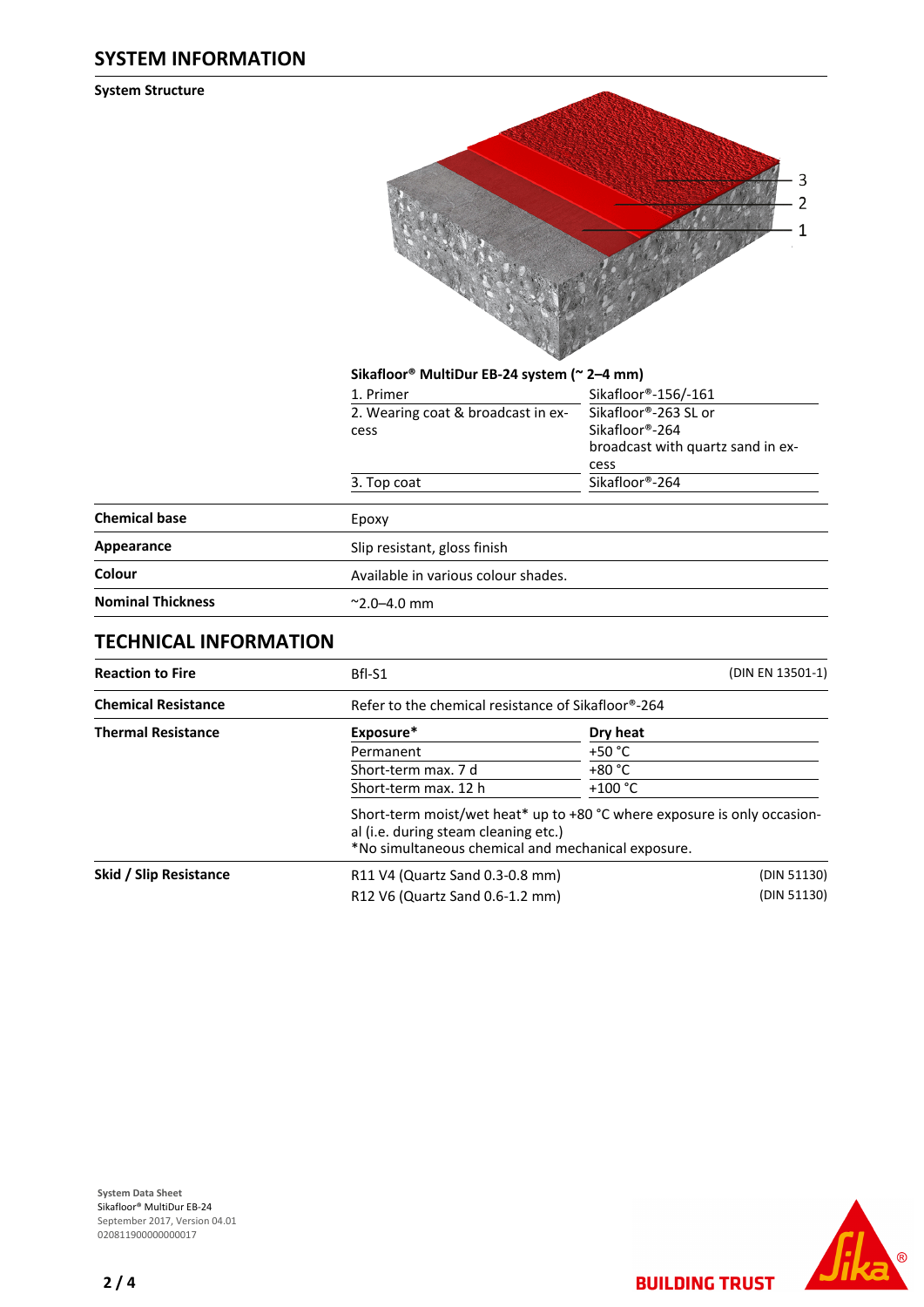#### **APPLICATION INFORMATION**

| Consumption                                                       | Sikafloor® MultiDur EB-24 system (~ 2-4mm) |                                                                                                                                                                                                     |                                                                                              |  |  |  |
|-------------------------------------------------------------------|--------------------------------------------|-----------------------------------------------------------------------------------------------------------------------------------------------------------------------------------------------------|----------------------------------------------------------------------------------------------|--|--|--|
|                                                                   | <b>Coating System</b>                      | <b>Product</b>                                                                                                                                                                                      | Consumption                                                                                  |  |  |  |
|                                                                   | Primer                                     | 1 x Sikafloor®-156 /-<br>161                                                                                                                                                                        | $\approx$ 0.3-0.5 kg/m <sup>2</sup>                                                          |  |  |  |
|                                                                   | Wearing coat                               | Sikafloor®-263 SL<br>or Sikafloor®-264 filled<br>1:1 with quartz sand<br>$0.06 - 0.3$ mm                                                                                                            | ~ 4 kg /m <sup>2</sup> ( 2 kg/m <sup>2</sup><br>binder + 2 kg/m <sup>2</sup> quartz<br>sand) |  |  |  |
|                                                                   | <b>Broadcast in excess</b>                 | quartz sand $0.3 - 0.8$<br>mm                                                                                                                                                                       | $~\sim$ 4–6 kg/m <sup>2</sup>                                                                |  |  |  |
|                                                                   | Top coat                                   | $1-2 \times$ Sikafloor®-264                                                                                                                                                                         | ~0.6-0.8 kg/m <sup>2</sup>                                                                   |  |  |  |
| <b>Product Temperature</b>                                        |                                            | Please refer to the individual Product Data Sheet                                                                                                                                                   |                                                                                              |  |  |  |
| <b>Ambient Air Temperature</b>                                    |                                            | +10 °C min. / +30 °C max.                                                                                                                                                                           |                                                                                              |  |  |  |
| <b>Relative Air Humidity</b>                                      | 80 % r.h. max.                             |                                                                                                                                                                                                     |                                                                                              |  |  |  |
| <b>Dew Point</b>                                                  |                                            | Beware of condensation!<br>The substrate and uncured floor must be at least 3 °C above dew point to<br>reduce the risk of condensation or blooming on the floor finish.                             |                                                                                              |  |  |  |
|                                                                   |                                            | +10 °C min. / +30 °C max.                                                                                                                                                                           |                                                                                              |  |  |  |
| <b>Substrate Temperature</b><br><b>Substrate Moisture Content</b> |                                            | When performing application work with Sikafloor® MultiDur EB-24, the                                                                                                                                |                                                                                              |  |  |  |
|                                                                   | Tramex.<br>od.                             | substrate moisture content must not exceed 4 % pbw measured by<br>Test method: Sika®-Tramex meter, CM - measurement or Oven-dry-meth-<br>No rising moisture according to ASTM (Polyethylene-sheet). |                                                                                              |  |  |  |
| <b>Waiting Time / Overcoating</b>                                 |                                            |                                                                                                                                                                                                     |                                                                                              |  |  |  |
|                                                                   |                                            | Before applying Sikafloor®-263 SL /-264 on Sikafloor®-156/161 allow:                                                                                                                                |                                                                                              |  |  |  |
|                                                                   | Substrate temperature<br>$+10 °C$          | Minimum<br>24 hours                                                                                                                                                                                 | <b>Maximum</b>                                                                               |  |  |  |
|                                                                   | $+20 °C$                                   | 12 hours                                                                                                                                                                                            | 3 days<br>2 days                                                                             |  |  |  |
|                                                                   | $+30 °C$                                   | 8 hours                                                                                                                                                                                             | 1 day                                                                                        |  |  |  |
|                                                                   |                                            | Before applying Sikafloor®-264 on Sikafloor®-263 SL /-264 allow:                                                                                                                                    |                                                                                              |  |  |  |
|                                                                   | Substrate temperature                      | Minimum                                                                                                                                                                                             | <b>Maximum</b>                                                                               |  |  |  |
|                                                                   | $+10 °C$                                   | 30 hours                                                                                                                                                                                            | 48 hours                                                                                     |  |  |  |
|                                                                   | $+20 °C$                                   | 24 hours                                                                                                                                                                                            | 24 hours                                                                                     |  |  |  |
|                                                                   | +30 °C                                     | 16 hours                                                                                                                                                                                            | 30 hours                                                                                     |  |  |  |
|                                                                   |                                            | Times are approximate and will be affected by changing ambient condi-<br>tions particularly temperature and relative humidity                                                                       |                                                                                              |  |  |  |
| <b>Applied Product Ready for Use</b>                              | <b>Temperature</b>                         | <b>Foot traffic</b><br><b>Light traffic</b>                                                                                                                                                         | <b>Full cure</b>                                                                             |  |  |  |
|                                                                   | $+10 °C$                                   | $\approx$ 72 hours<br>$~\sim$ 6 days                                                                                                                                                                | $\approx$ 10 days                                                                            |  |  |  |
|                                                                   | $-20$ °C<br>+30 °C                         | $\sim$ 4 days<br>$\approx$ 24 hours<br>$~^{\sim}$ 18 hours<br>$\sim$ 2 days                                                                                                                         | $\sim$ 7 days<br>$\approx$ 5 days                                                            |  |  |  |

# **PRODUCT INFORMATION**

| Packaging                 | Please refer to the individual Product Data Sheet |
|---------------------------|---------------------------------------------------|
| <b>Shelf Life</b>         | Please refer to the individual Product Data Sheet |
| <b>Storage Conditions</b> | Please refer to the individual Product Data Sheet |

**System Data Sheet** Sikafloor® MultiDur EB-24 September 2017, Version 04.01 0208119000000000017



**BUILDING TRUST**